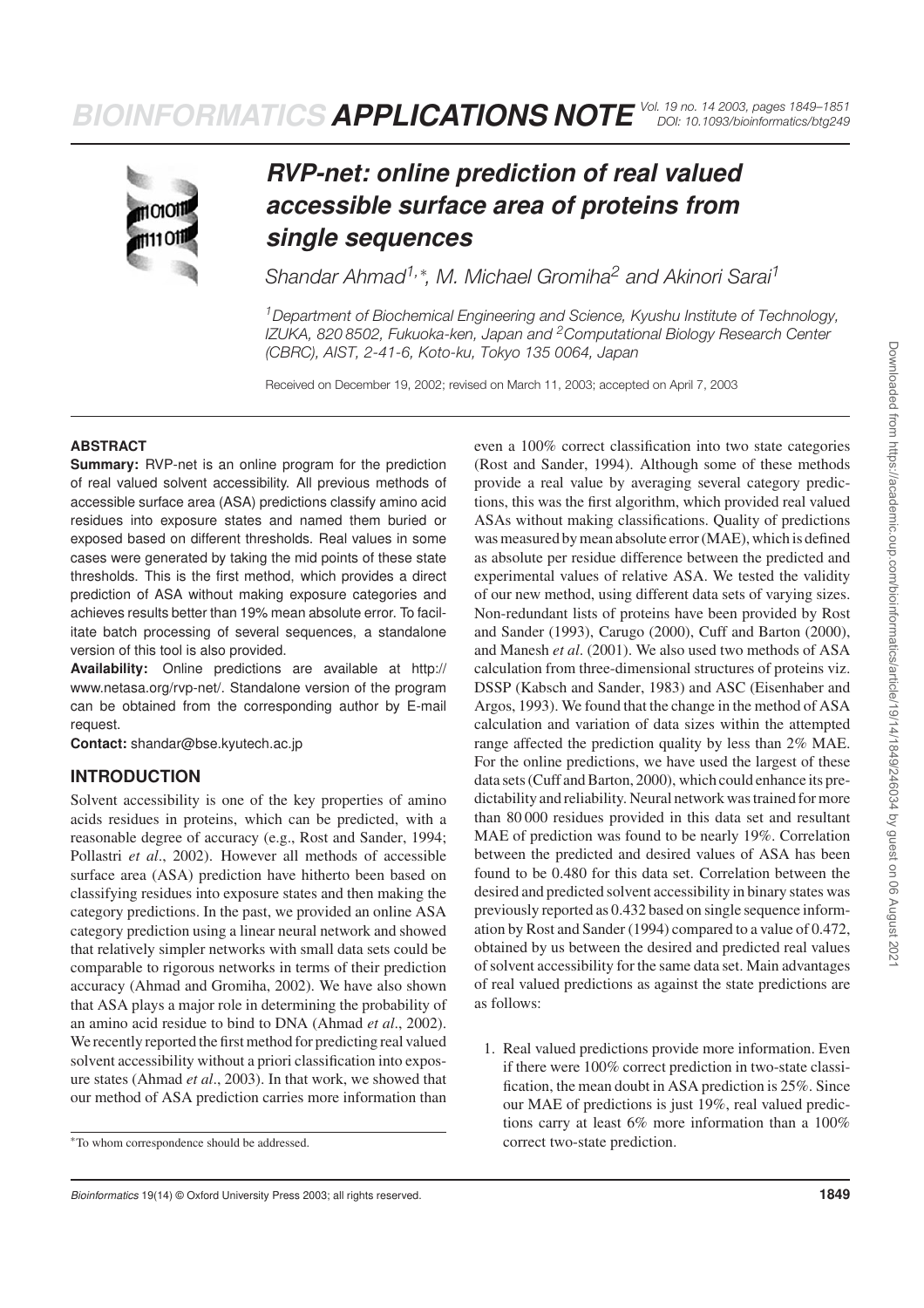| Property                        | <b>NETASA</b>                                                         | $PHD1$ JPRED <sup>2</sup> and other ASA<br>prediction servers                                       | RVP-net ASA prediction server                                                                 |
|---------------------------------|-----------------------------------------------------------------------|-----------------------------------------------------------------------------------------------------|-----------------------------------------------------------------------------------------------|
| Algorithm                       |                                                                       |                                                                                                     |                                                                                               |
| Neural network type             | Feed forward multi-layer,<br>classification neural network            | Similar to NETASA                                                                                   | Feed forward multi-layer function<br>mapping neural network                                   |
| Neural network output           | Binary $(0 \text{ or } 1)$                                            | Binary (one, two or more units)                                                                     | Real Value (between 0 and 1)                                                                  |
| Data used                       | Training: 30 proteins, Test: 185<br>proteins                          | Upto 512 proteins, larger training<br>data sets                                                     | Four independent data sets of 126,<br>215, 338 and 512 proteins,                              |
| ASA calculation from structure  | ASC                                                                   | DSSP and others                                                                                     | ASC and DSSP                                                                                  |
| ASA processing for training     | Two or three states of solvent<br>accessibility                       | Two, Three and 10 States                                                                            | Absolute ASA scaled to relative<br>values by a factor of extended state<br>ASA of the residue |
| Neural network error function   | Based on relative number of<br>correct predictions in either<br>state | Similar to NETASA                                                                                   | Per residue absolute difference<br>between predicted and<br>experimental value of ASA         |
| Prediction server               |                                                                       |                                                                                                     |                                                                                               |
| Sequence inputs accepted        | One letter code unformatted<br>sequence                               | <b>FASTA</b> and other standard formats                                                             | FASTA, SwissProt, PIR format or<br>unformatted single letter code                             |
| Prediction type                 | Binary or ternary state at selected<br>threshold                      | Binary prediction to 10 state<br>prediction. 10 state thresholds<br>separated unevenly by $n^2$ law | Realative ASA, absolute ASA in $A^2$<br>and binary prediction at fixed<br>threshold           |
| Results provided by             | Immediately online                                                    | Mainly by E-mail                                                                                    | Immediately online                                                                            |
| Speed                           | Fast                                                                  | Slower due to alignment calculations                                                                | Fast                                                                                          |
| Standalone program availability | Yes                                                                   | Mostly no                                                                                           | Yes                                                                                           |
|                                 |                                                                       |                                                                                                     |                                                                                               |

**Table 1.** A comparison between available ASA prediction servers and RVP-net

<sup>1</sup>Rost and Sander (1994).

<sup>2</sup>Cuff and Barton (2000).

2. Same value of ASA threshold may not be significant for all residues. Some residues have significantly lower mean ASA and hence a state classification at the same threshold for all residues may not be justified. By providing a real value prediction, our method enables us to classify residues into categories, if needed, at different thresholds for different residues within the same prediction.

In view of this, RVP-net provides a useful tool for the prediction of solvent accessibility and hence will be helpful in estimating structure and function of proteins with unknown three-dimensional structures. A detailed comparison between our previously published server Netasa (www.netasa.org/netasa/) and other available category prediction servers on the one hand and the present RVP-net on the other is provided in Table 1. RVP-net server is flexible to the input formats as it can take the sequence input in a two-column format (residue number) or a single running sequence. Numeral characters, spaces and next line characters are ignored by the sequence-parsing program. Single letter code is expected for residues and all residues must be entered in upper case. Lower case and non-residue characters are treated as unknown residues. Largest size of sequence accepted is 700. The RVP-net web server allows one query at a time and in some cases, users may be interested in making largescale predictions. Therefore, we also distribute a standalone

version of this program to enable users to make batch predictions of solvent accessibility without needing to access the internet. Online prediction and the standalone programs are provided free for academic use.

## **NOTE ADDED IN THE PROOF**

After the acceptance of this paper, RVP-net predictions are also available in graphical formats.

### **REFERENCES**

- Ahmad,S. and Gromiha,M.M. (2002) NETASA: neural network based prediction of solvent accessibility. *Bioinformatics*, **18**, 819–824.
- Ahmad,S., Gromiha,M.M. and Sarai,A. (2002) Specificity and predictability of DNA binding in terms of one-dimensional properties of proteins. *Protein Sci.* (suppl.), **11**, 53.
- Ahmad,S., Gromiha,M.M. and Sarai,A. (2003) Real value prediction of solvent accessibility from amino acid sequence. *Proteins*, **50**, 629–635.
- Carugo,O. (2000) Predicting residue solvent accessibility from protein sequence by considering the sequence environment. *Protein Eng.*, **13**, 607–609.
- Cuff,J.A. and Barton,G.J. (2000) Application of multiple sequence alignment profiles to improve protein secondary structure prediction. *Proteins*, **40**, 502–511.